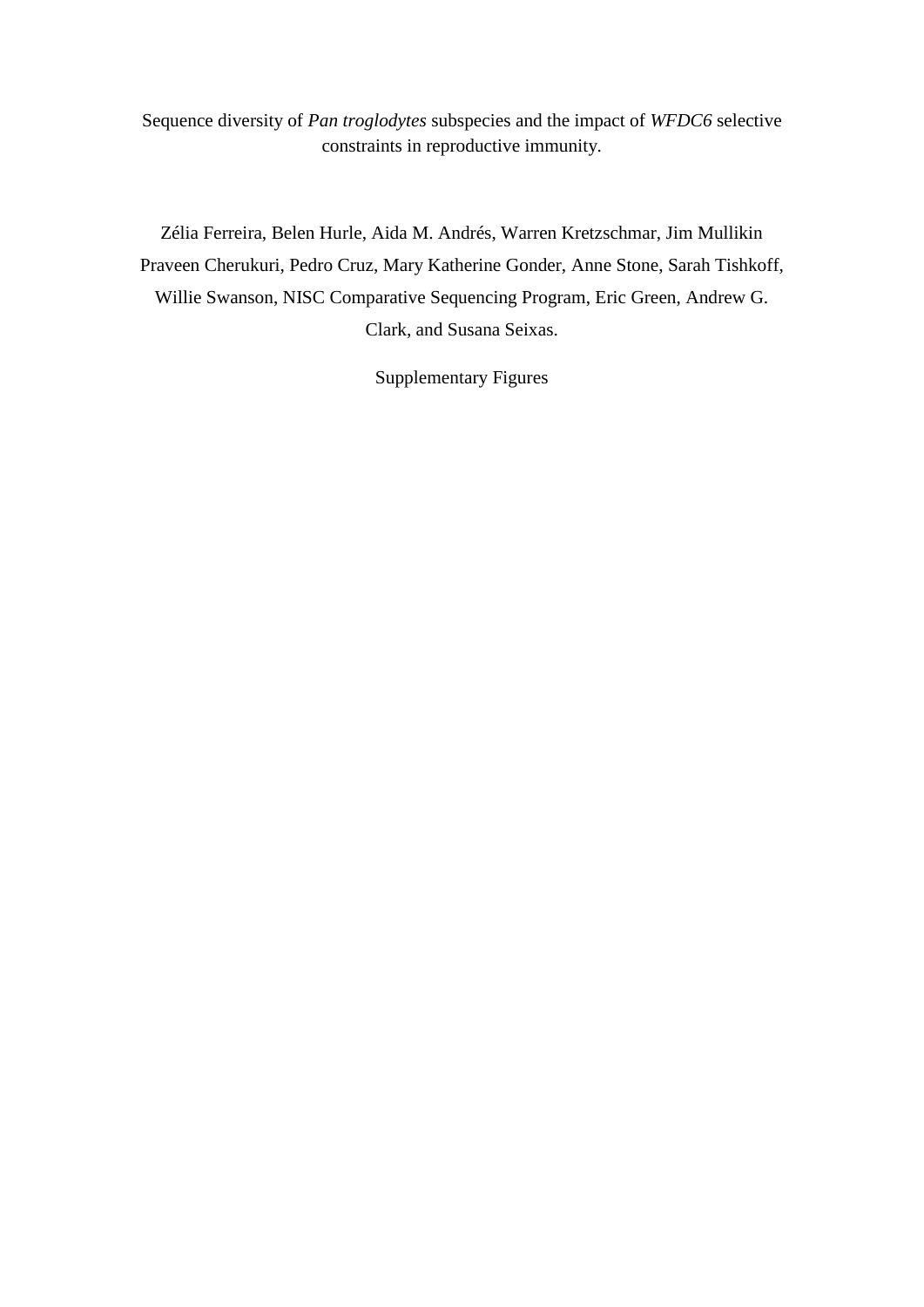

Supplementary Figure S1: Geographic distribution of *P. troglodytes* subspecies in Africa (adapted from Gonder et al. 2011 [\(Gonder, et al. 2011\)](#page-9-0)).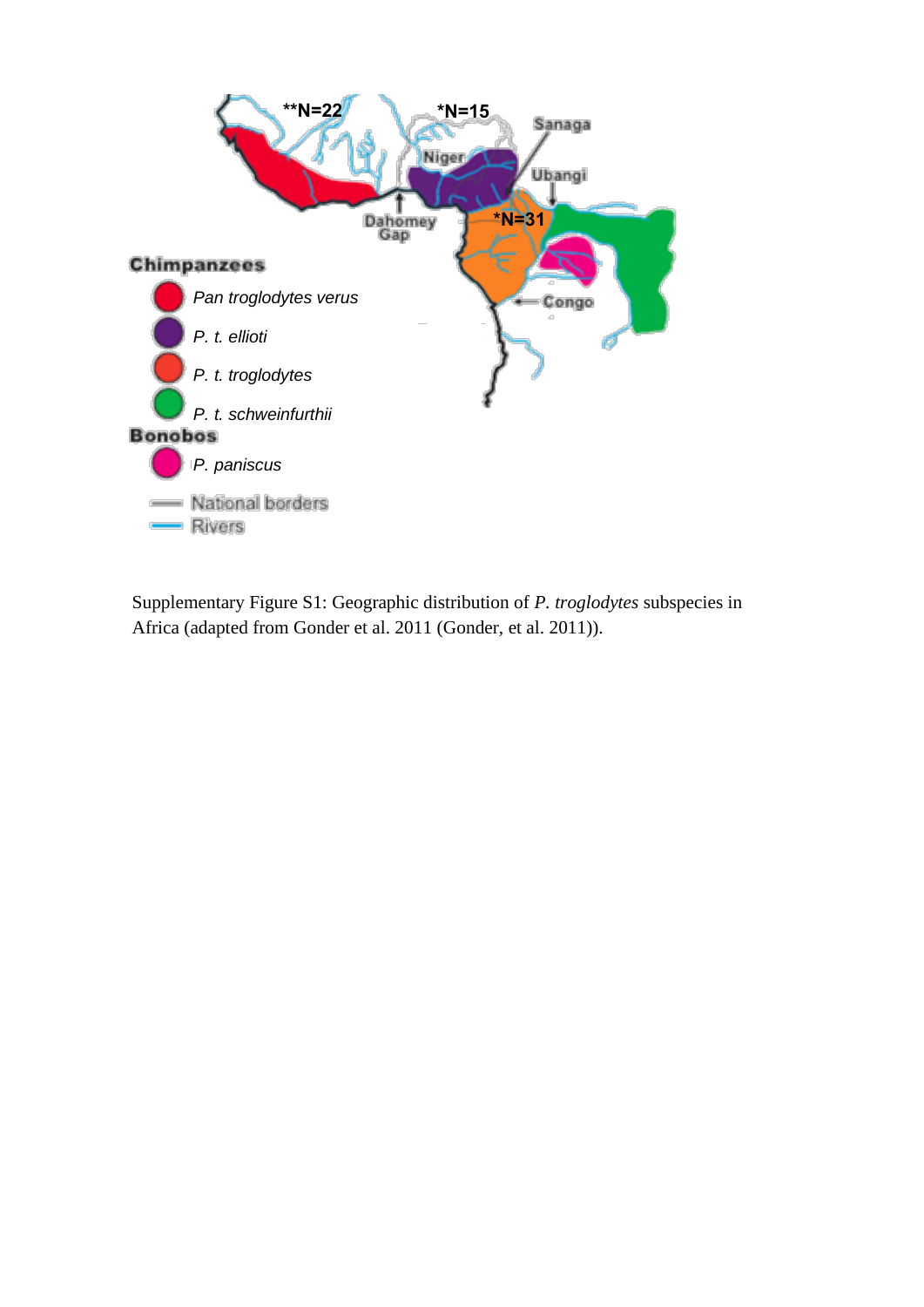

Supplementary Figure S2: PCA plots of 419 SNPs in the control regions. Eigen values were calculated in eigenstrat and plots were made using R [\(Patterson, et al. 2006\)](#page-9-1).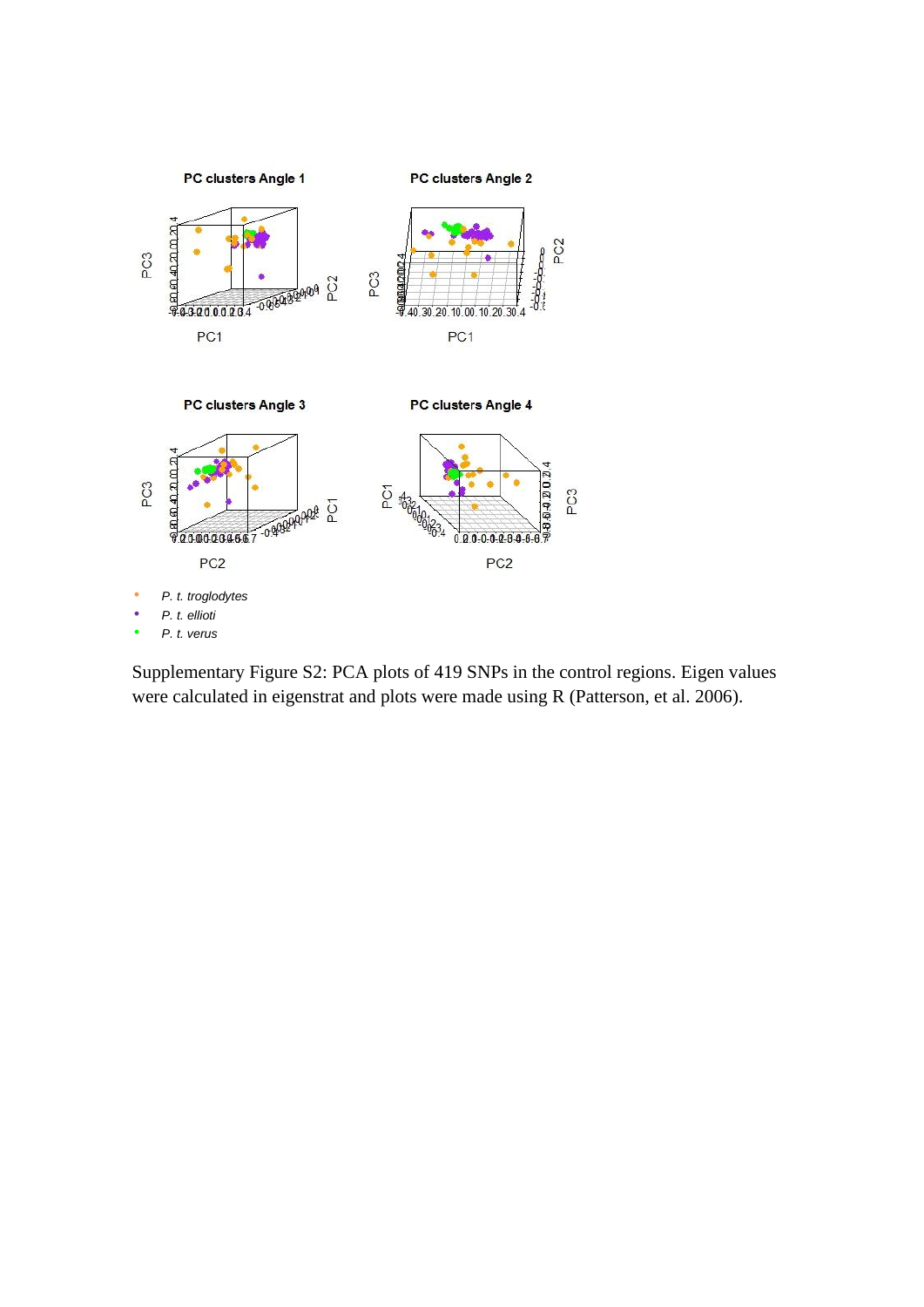

Supplementary Figure S3: A) Bar plot output from STRUCTURE; B) Likelihoods calculated from STRUCTURE outputs, using Harvester [\(http://taylor0.biology.ucla.edu/structureHarvester/\)](http://taylor0.biology.ucla.edu/structureHarvester/) [\(Pritchard, et al. 2000\)](#page-9-2).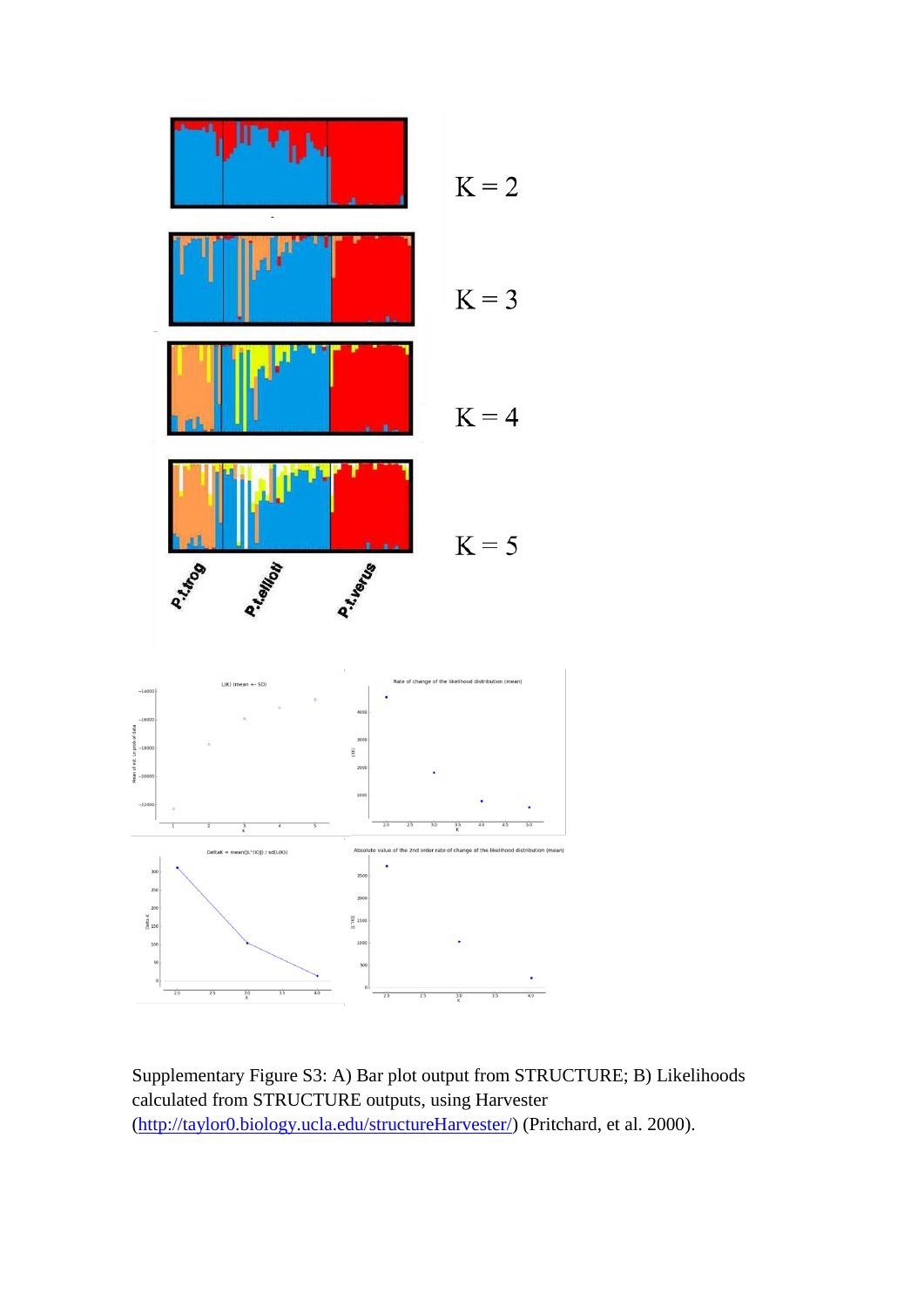

Supplementary Figure S4: Distribution of nucleotide diversity for all the *WFDC* genes in the sequenced chimpanzee subspecies and the corresponding regions in the 1000 genomes database [\(The 1000 Genomes Project Consortium 2010\)](#page-9-3).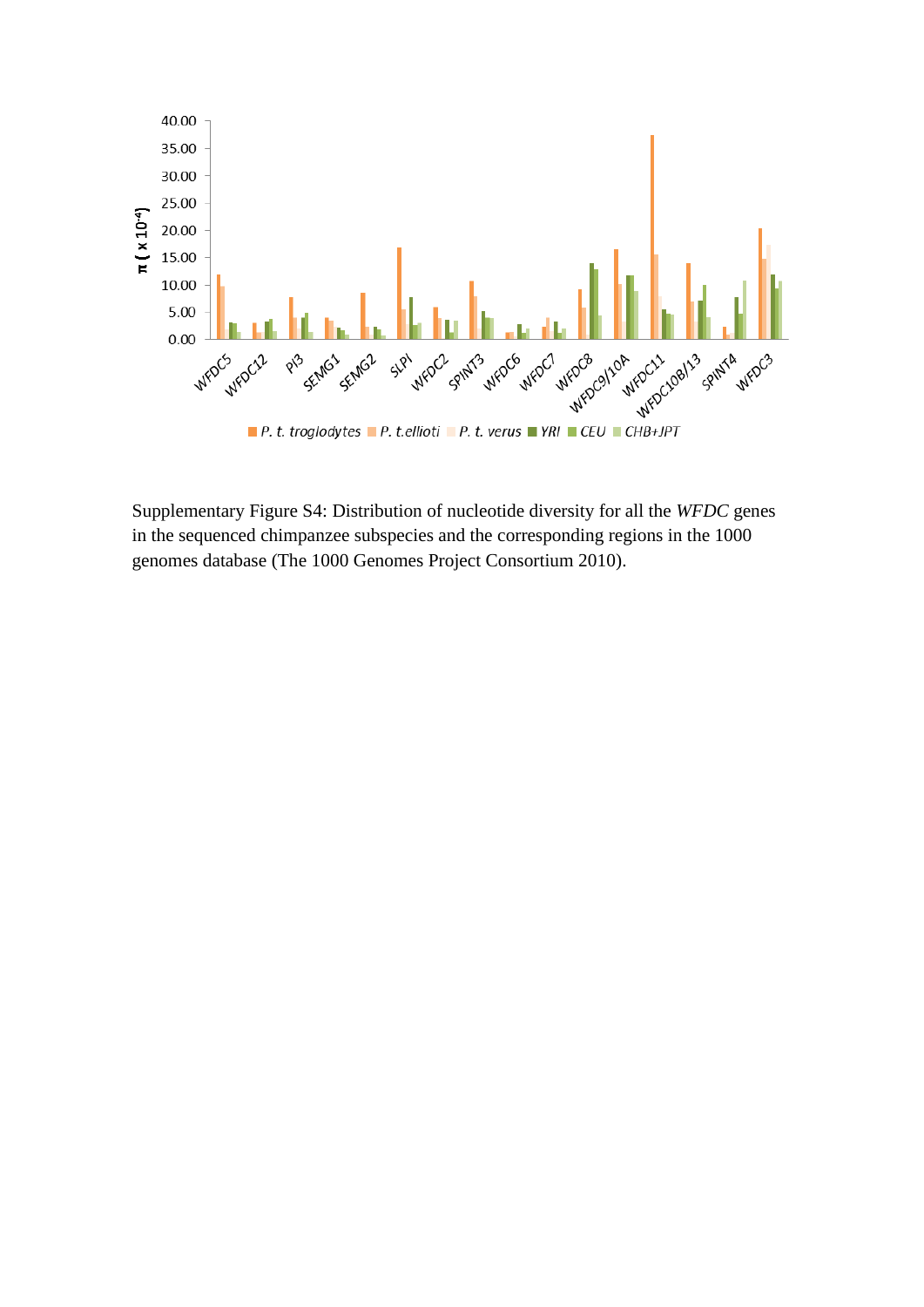

Supplementary Figure S5: LD plots from Haploview  $(r^2)$  [\(Barrett 2009;](#page-9-4) Barrett, et al. [2005\)](#page-9-5).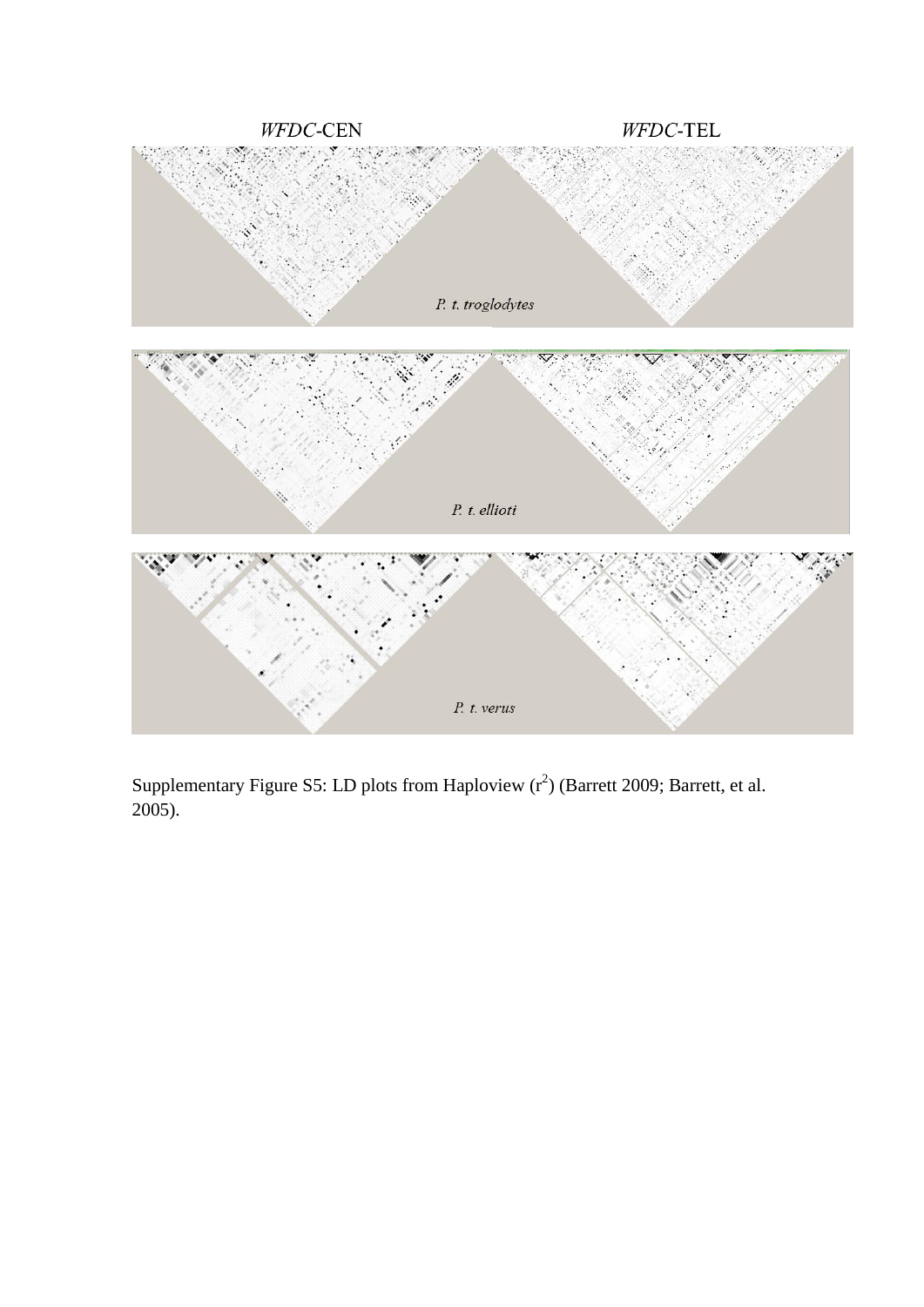

Supplementary Figure S6: *FST* values for all the populations, plotted based on genomic position [\(Excoffier 2002\)](#page-9-6).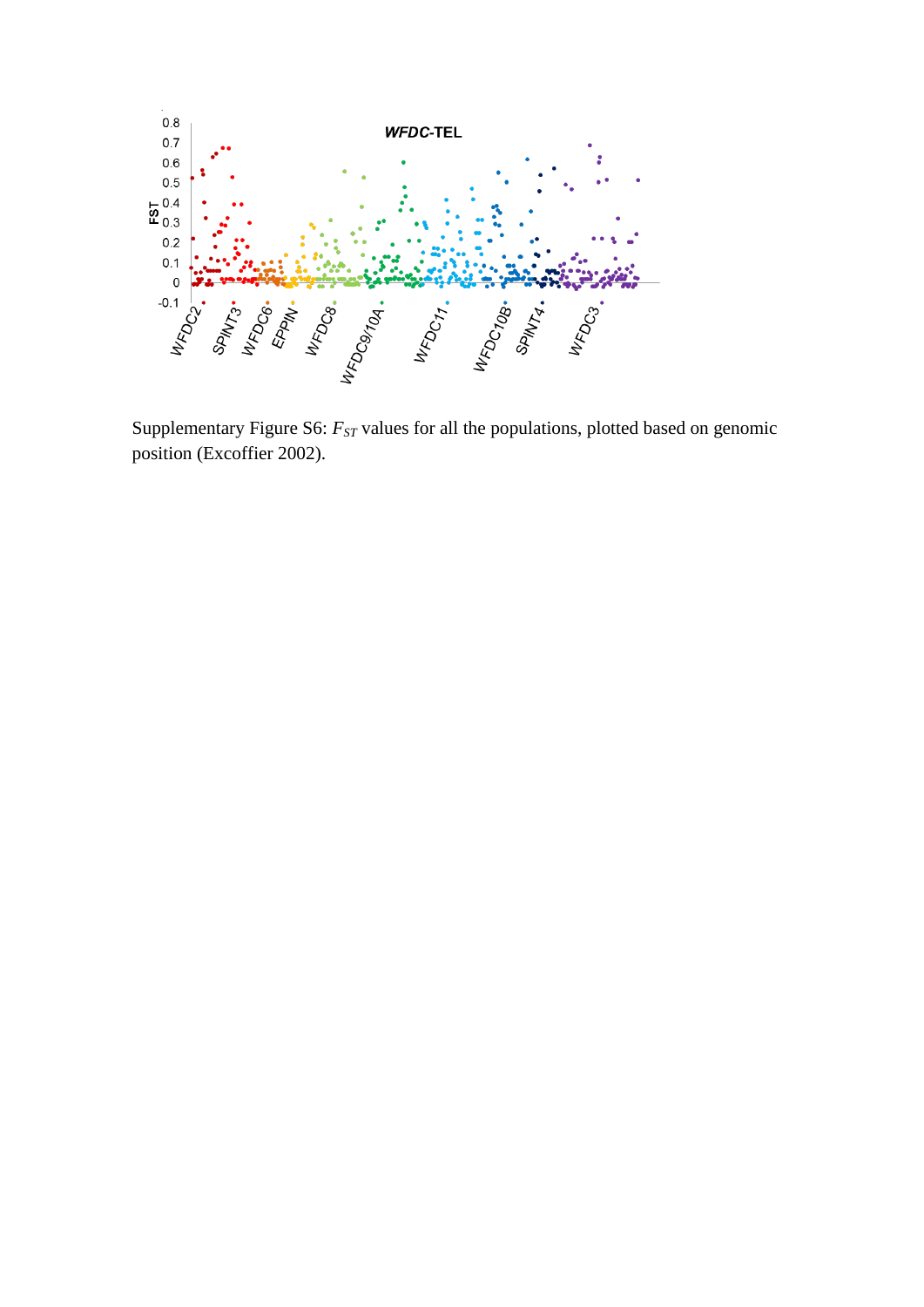

Supplementary Figure S7: Inferred network haplotypes at the *EPPIN*. Each circle represents a unique haplotype, and its area is proportional to its frequency. Within each circle, *P. t. verus*, *P. t. ellioti*, and *P. t. troglodytes* are labeled in green, purple and orange, respectively. The mutations that differentiate each haplotype are shown along each branch.[\(Bandelt, et al. 1999\)](#page-9-7).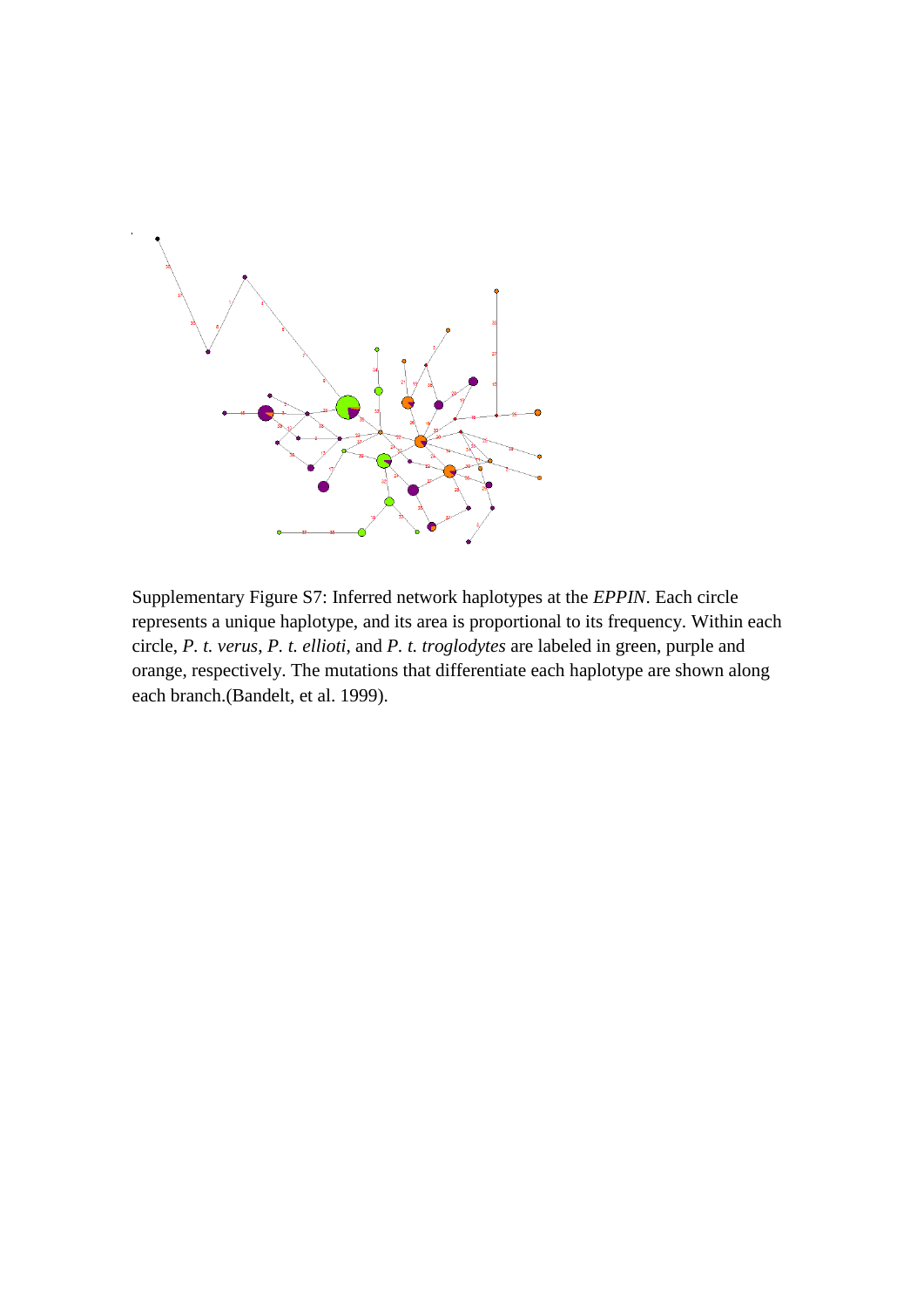

Supplementary Figure S8: Phylogenetic analysis of *WFDC6* and *EPPIN* in primates, showing  $d_N/d_S$  ratios. The different branch models are represented as follows:  $\omega_0$ , one ratio model;  $\omega_1$ , two-ratio model;  $\omega_2$  the three-ratio model 1; and  $\omega_3$  the three-ratio model 2.